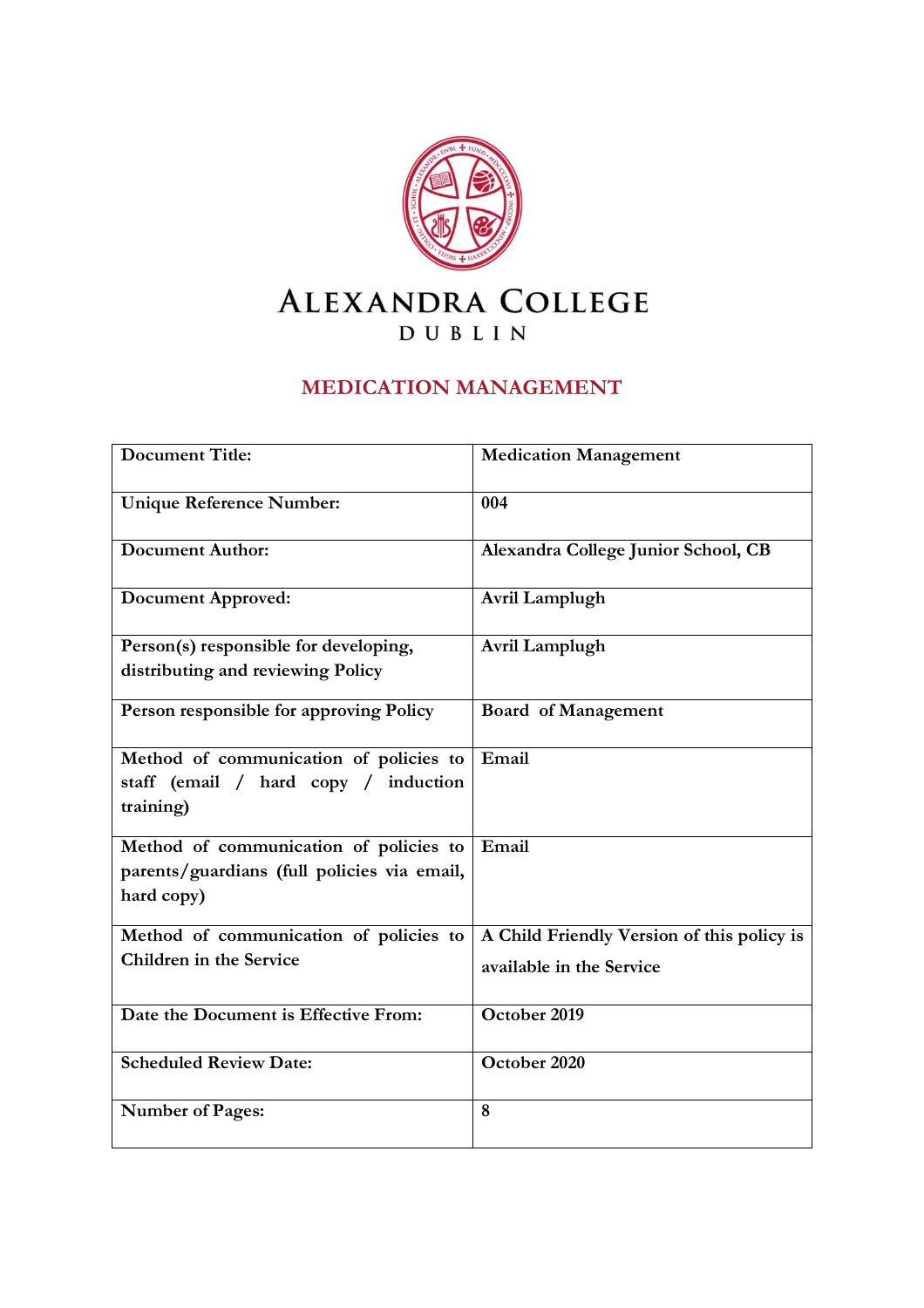**This policy is developed in accordance with the Child Care Act 1991 [Early Years Services] [Registration of School Age Services] Regulations 2018.**

**This policy is available and communicated to parents, staff and relevant stakeholders.**

**It is also available in child friendly format to school age children in the Service**

**Relevant staff know the requirements and have a clear understanding of their roles and responsibilities in relation to this policy. Relevant staff have received training on this policy.** 

#### **Statement of Intent:**

To facilitate promotion of health and wellbeing and to promote an inclusive setting this we will work in consultation with parents to ensure the safe administration of medication

#### **Procedure:**

**We do not routinely administer non-prescription/prescription medications. We only administer medicines with the correct signed permission.**

**Only named authorised persons will administer medicines.**

**Where a child or children attending the Service have specific medical conditions which require specialised treatment or administration of medication it is the policy of the Service that key staff will be trained specifically in relation to such treatments and administration of medications pertaining to same.** 

Medicines must only be brought into the service for administration by the staff when it is essential. This means where it would be detrimental to the child's health if it were not to be administered.

- Designated personnel only are permitted to administer medicine
- Staff will be trained on medicine administration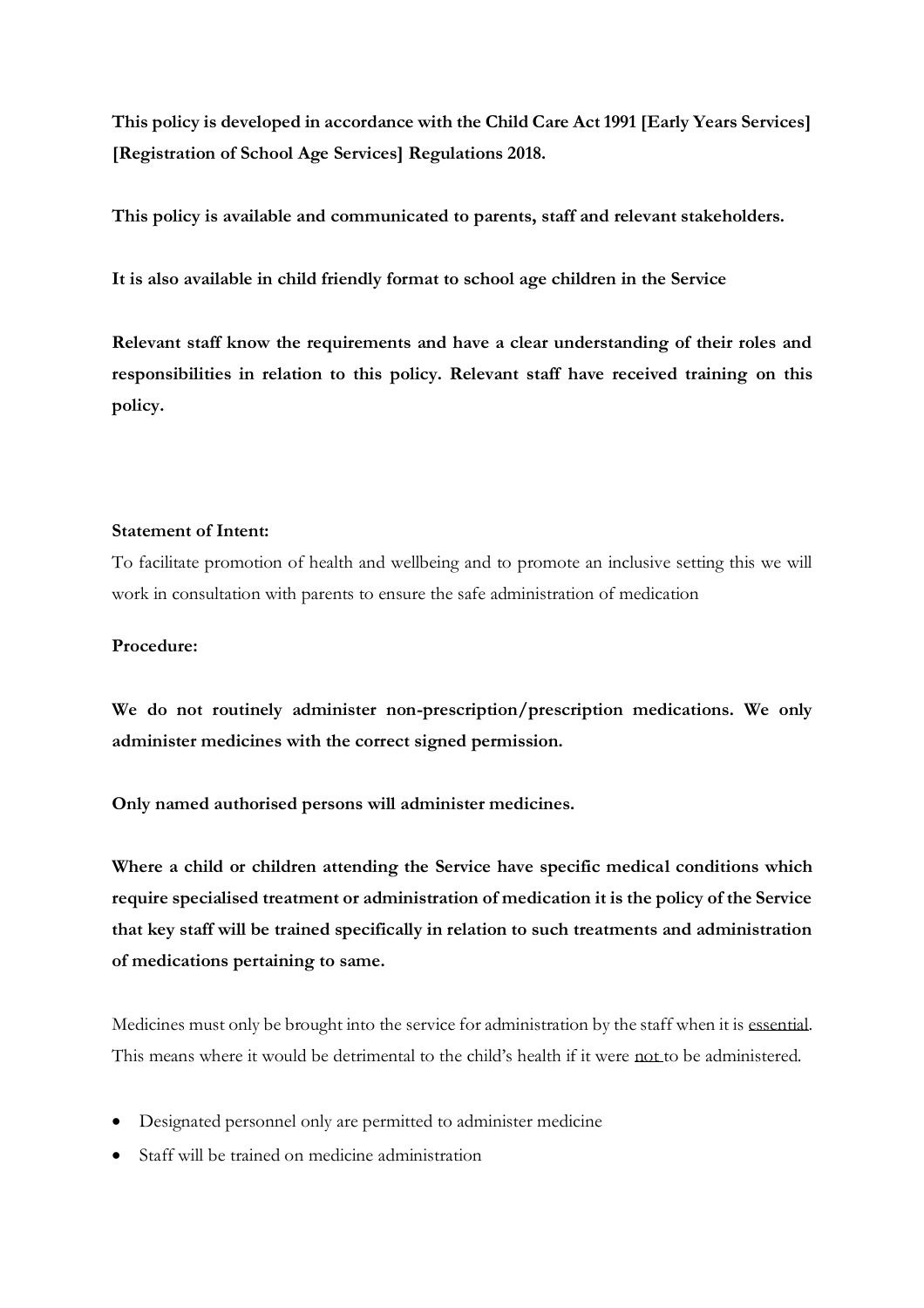- The Manager must be informed if your child is taking antibiotics or any other prescription or non-prescription medication.
- A full medical and medicine history must be provided for each child
- A record of the child's medical history will be required on the registration form
- Essential medicines will only be administered where a parent/guardian has signed a consent form which is contained in the Registration Form or on a separate consent form,
- We will only follow the dosage as instructed by the doctor who prescribed the medication.
- If the administration of prescribed medication requires medical knowledge, individual training is provided for the relevant member of staff by a health professional.
- No child may self-administer unless they have the competence, knowledge to do so and only when full written authorisation is given by their parent/guardian.
- If a child refuses to take their medication staff will not force them to do so. But will seek advice from the parent.
- Parents/guardians must keep the service up to date on their child's medical needs.
- Parents/guardians must fill in the medicine consent form of the service, authorizing the administration of medicine (prescription or non-prescription) to their child. Staff cannot give medicine unless this written permission is given.
- Parents/guardians must hand staff the medicine, which then stored in the fridge or the medicine cabinet. Any form of medication must never be left in a child's bag, including inhalers.
- Medicines must be in their original packaging clearly labelled with the child's name, the current date, expiry date, storage instructions and dosage plus the name of the health care provider that recommended the medication. We will only administer medicine if licensed for the age group of the child. For example, an anti-febrile medication supplied by a parent for a 4.5-yearold child that is licensed for an over 6-year-old will not be administered.
- We will always have the documentation available related to the medicine to include directions for use, possible adverse reaction

#### **Care Plans:**

Where an individual care plans has been drawn up in respect of a child attending the Service, key and relevant staff will receive additional training where necessary in respect of such care plans. Such staff will be aware of how to implement the instructions contained in the care plan, the medical condition(s) to which it refers, the method of administration of medication referred to.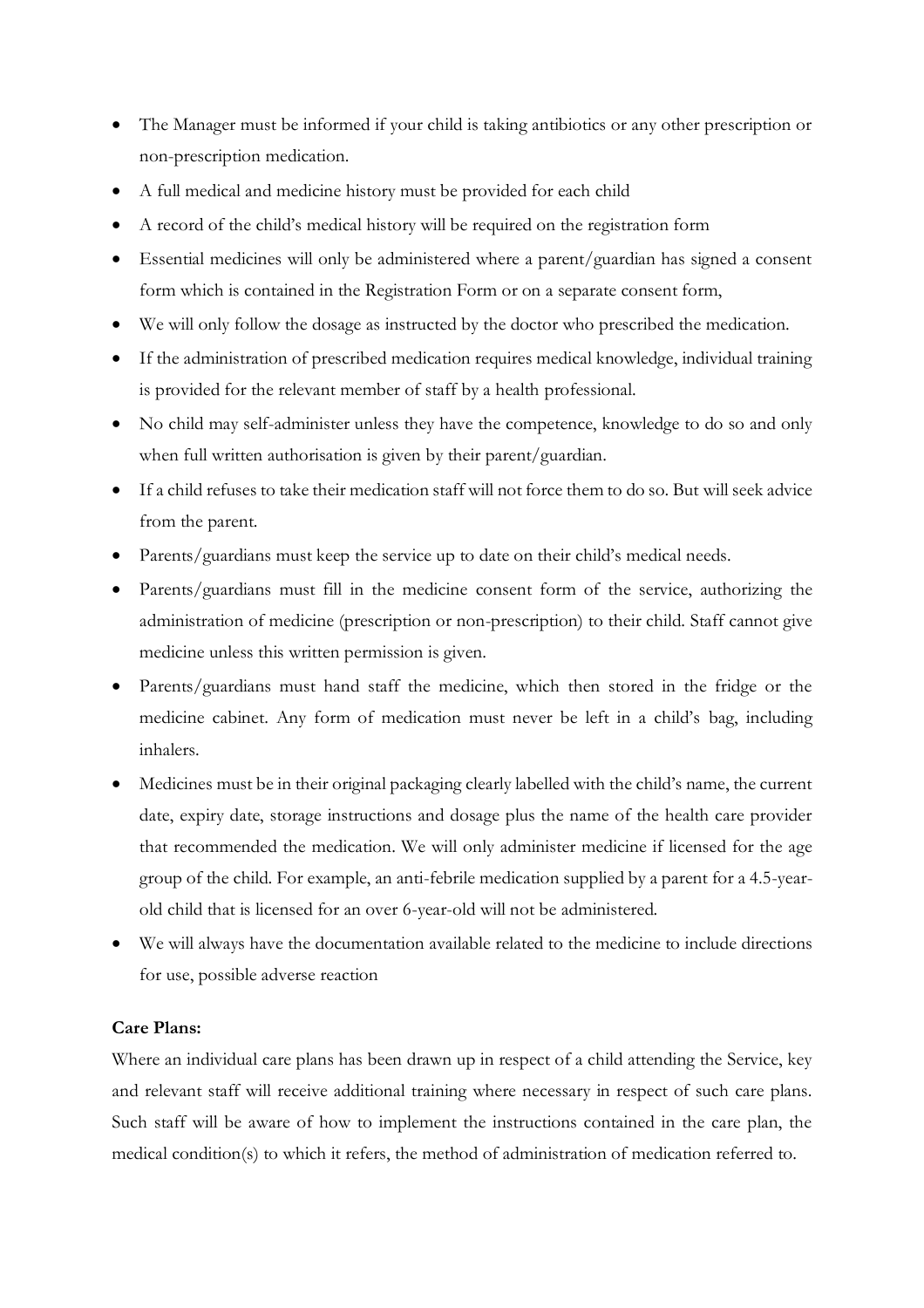#### **Where a Child is Permitted to Self-Medicate:**

- We recognise that children have the right to take responsibility about their welfare and administer their own medication
- In the event that a child is authorised and permitted by a parent/guardian to retain and selfadminister medication written details of such medication must be furnished to the Service with written authority and instruction from the parents in respect of the retention and selfadministration of such medication. If parental instructions are changed these must be given in writing. Verbal instructions will not be accepted. Parents must indemnify the After-School service in respect of the self-administration of any medicine.
- The Service will facilitate the retention and storage of medication for the self-medicating child
- The Service will carry out a risk assessment in respect of each child retaining medication and self-administering medication and this will be reviewed regularly Permission to self-medicate will be based on the child's capabilities and parental consent'
- The Service will ensure that the storage of the child's medication does not cause a safety concern to other children (e.g. younger children in the group). This will be assessed as part of the risk assessment
- The staff team will be familiar with the medication administration routine for each child selfmedicating and will check-in that the child keeps a record and follows the routine
- The staff member will facilitate the proper storage of medication and ensure it is accessible to the child when he/she requires it.

#### **Storage of Medicines:**

- All medication is stored in line with manufacturer's instructions out of reach of the children.
- In school office in a storage container with a lid on a top shelf
- For self-medicating children the availability and storage of their medication will be decided during the risk assessment
- The Manager/person in charge is responsible for ensuring medicine is handed back at the end of the day to the parent.
- For some conditions, medication may be kept at the Service. The Manager will check that any medication held to administer on an as and when required basis, or on a regular basis, is in date and return any out-of-date medication to the parent.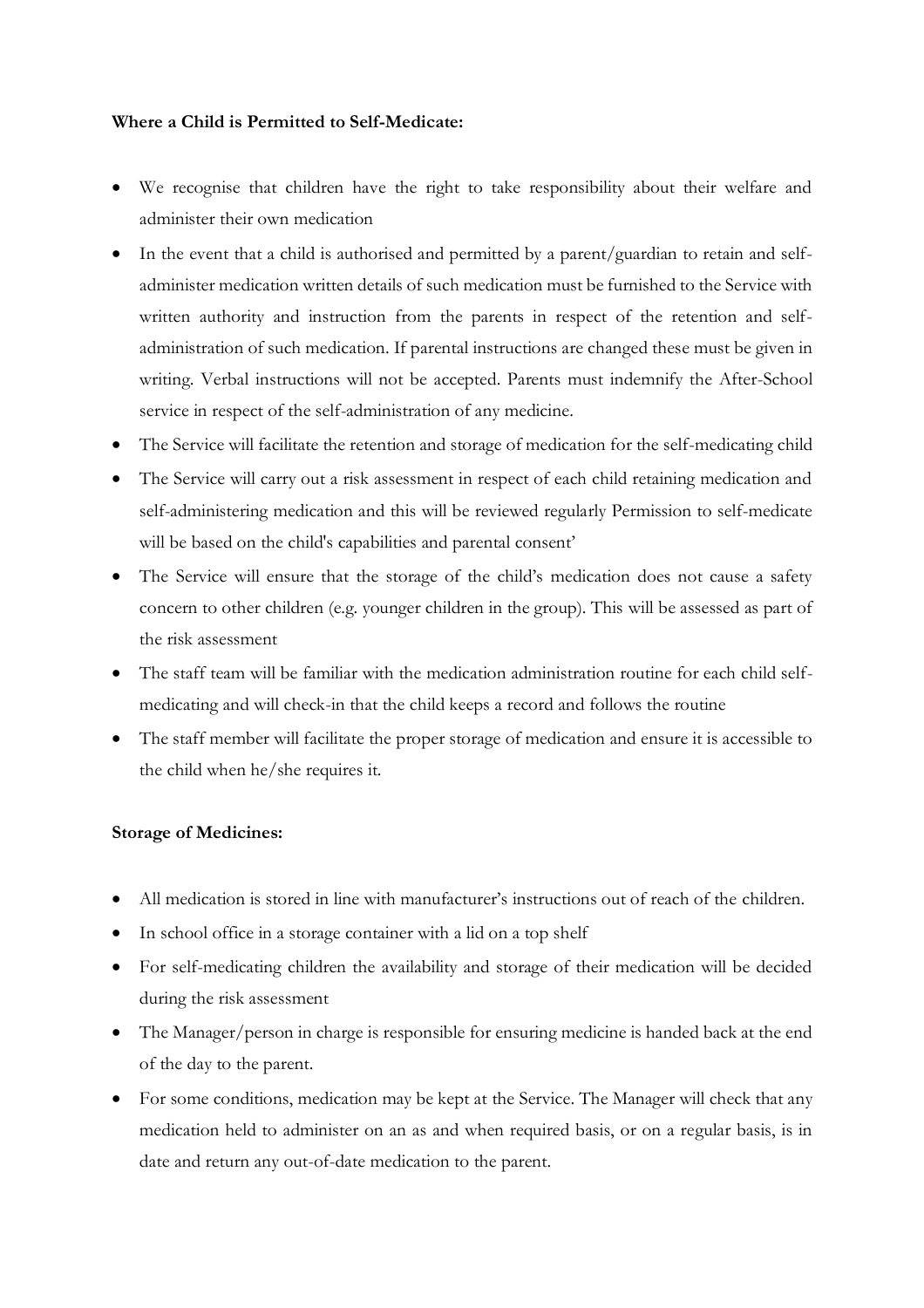- Unused medicines should be returned to the parent.
- Medicines, creams and ointments are not stored in the first aid box.
- All medication is returned to storage immediately following its administration to a child.

#### **Disposal of Medication:**

The circumstances where disposal is necessary include**:**

- A child's treatment plan changes
- A child leaves or goes to new facility
- The medicine reaches its expiry date
- Any medication that has expired, is short dated or is no longer needed by the child will be returned to the parent or guardian. This is recorded in the medication diary.

# Procedures for staff administering essential medicines (Prescription and non**prescription)/record keeping:**

**1. Wash hands thoroughly.**

#### **2. Staff administering medicines must check:**

- o The child's name.
- o Prescribed dose.
- o Expiry date of medicine.
- o Written instructions provided by the prescriber on the label or original container.
- o Time last dose was given.
- o That the directions and instructions are in English
- o Staff must check that the medicine contains the directions as prescribed the doctor and dispensed by the pharmacy
- Check parents/guardians have completed and signed 'Administration of Medicines' Consent form and Anti Febrile Medication form if relevant.
- Staff are aware of how the medication reacts with food, fluids or other medications. e.g. some medications cannot be given with milk, or when taking another medication.
- Following the administration of medication staff will maintain a record of the outcome of the administration of the medication. e.g. was there a reduction in temperature after administration of anti-febrile agent; has the child developed a rash following administration of medication.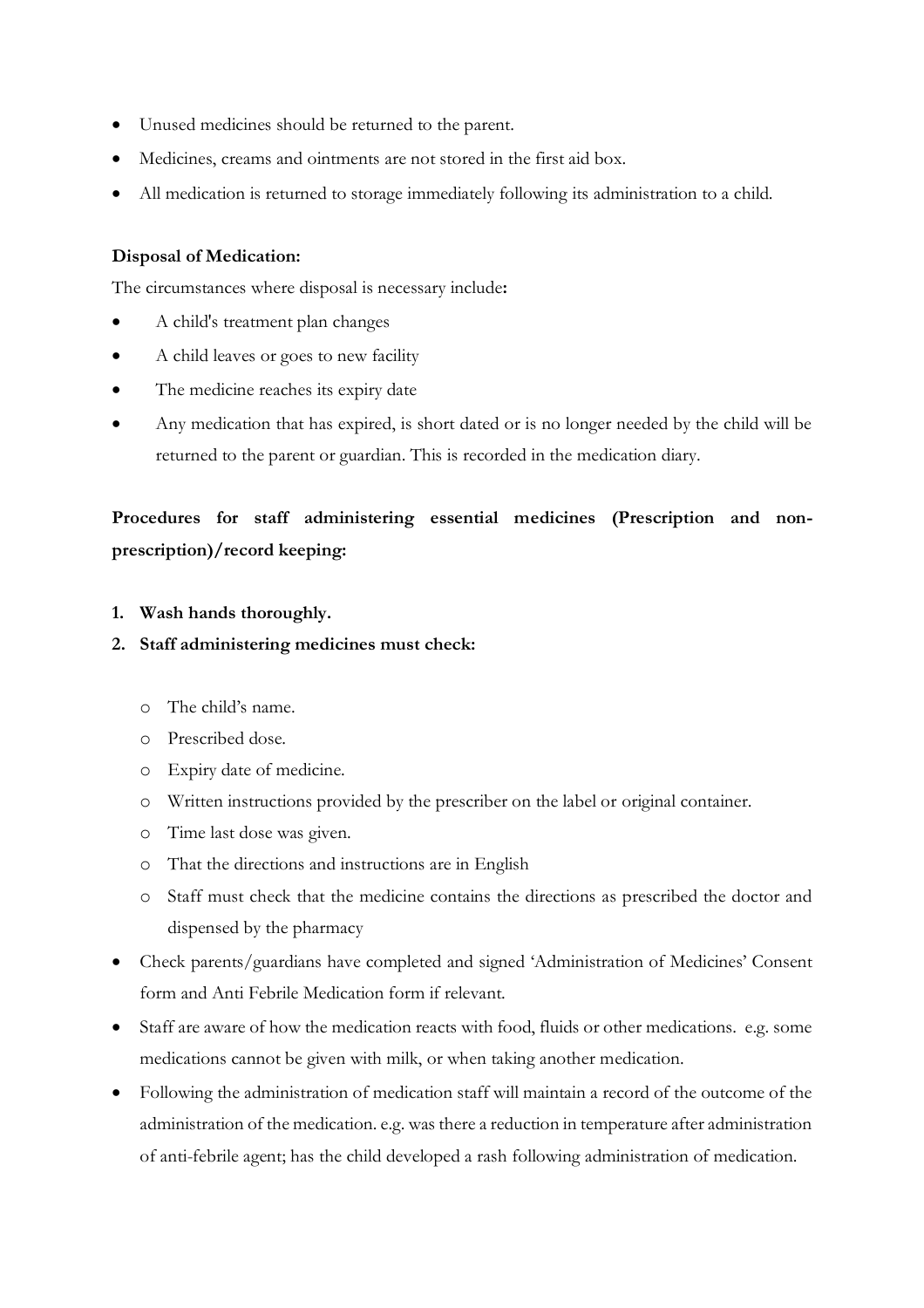#### **Anti-Febrile Medication: Emergency Medication**

Anti-febrile medication is medication used to reduce a raised body temperature. The most common anti-febrile medications used are: Paracetamol and Ibuprofen (Anti-febrile medication is important treatment for high temperatures to prevent febrile convulsions. Parents/guardians are required to complete a form authorising the administration of such medication if the child develops a temperature over 38 degrees C. This medication should not be used unless indicated for high temperature or pain as overdose can cause significant medical problems.

Parents/guardians will always be notified by telephone prior to the administration of an unprescribed anti-febrile medication. If the anti-febrile medication does not reduce the temperature medical advice will be sought by contacting the child's GP, hospital or emergency services and the advice will be followed by the staff.

Medication forms will be reviewed regularly by the Manager to identify children who require frequent or repeated anti-febrile medications. A child in this category may require to be seen by their doctor. Parents/guardians may be asked to supply a medical report.

If the consent form is not signed, then the parent must be contacted immediately BEFORE any administration of Anti Febrile Medication' to the child to confirm that it is permissible. Parents/guardians upon returning to the service must then be required to sign the correct permission forms.

If a child has a temperature and permission for 'Anti Febrile Medication' has not been granted medical advice should be obtained immediately.

## **Staff must ask for a person in charge or another member of staff to be present. Ask them to confirm steps 1 and 2 and that the medicine can be administered.**

- Staff **MUST** have a witness **PRESENT** to the medicine being administered. [Second person and countersigned by that person]
- Staff must record the child's name, date, time dosage and route in the medicines record and give a copy to the parent.
- Parents/guardians will be required to sign to say they were informed of the dosage of the medicine upon collection of the child.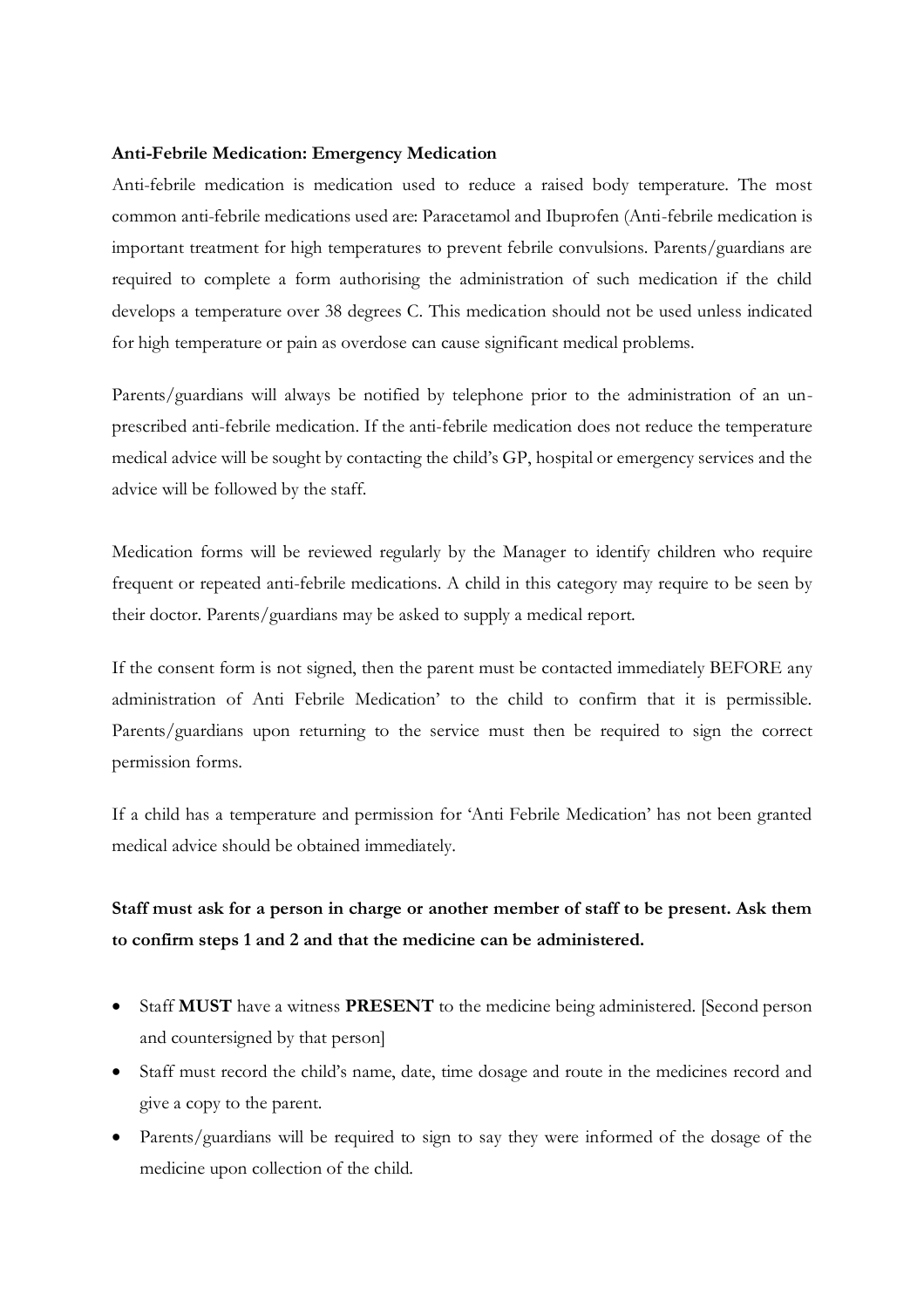It is extremely important that staff follow the procedures as detailed above. These measures are in place to ensure that no mistakes are made. Administering medication is a responsibility which must be undertaken with due caution. If staff are not sure how to administer it or have difficulty doing so, please inform the Manager/person in charge.

The following should always be checked:

- Correct Child
- Correct Medication
- Correct Dose
- Correct Time
- Correct Route

**NOTE:** Students or volunteers may not administer medicines.

#### **Procedures for Children with Allergies Requiring Treatment with Oral Medication:**

- Asthma inhalers are regarded as "oral medication" Oral medications must be prescribed by a GP and have the manufacturer instructions clearly written on them.
- Staff must be provided with clear written instructions on how to administer such medication.
- Inhalers must be provided to the service clearly labelled with the child's name
- The service must have the parents/guardians' or guardians' prior written consent. This consent must be kept on file.

#### **Emergency Medicines**

Where medical conditions exist for a child, we will develop individual medical care plans which will include the management in the event of an emergency relating to the condition. This will be developed in conjunction with the parents and the child's medical advisers. Where a child has a condition that may require emergency medical treatment staff will be trained on the condition and the treatment. This would include medications like Ventolin, Glucagon or Epipen. Where medication is administered in the case of anaphylaxis or asthma emergency the Service will ensure that the emergency services are contacted as soon as is practically possible and the parents and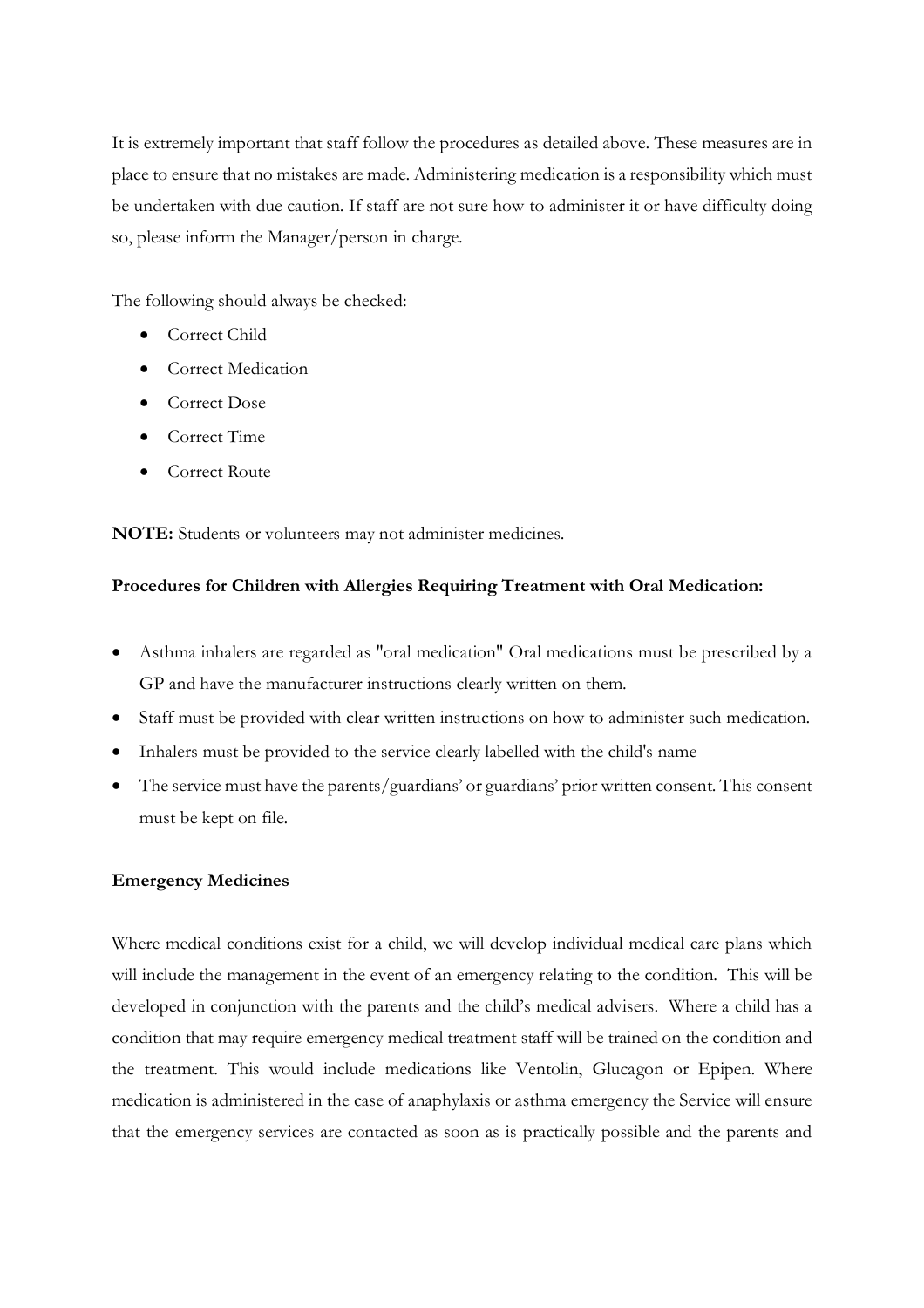guardians are also contracted as soon as possible. Emergency numbers for the local pharmacist and local medical practitioners are available within the Service.

### **Life Saving Medication and Invasive Treatments:**

Adrenaline injections (Epipens) for anaphylactic shock reactions (caused by allergies to nuts, eggs etc.) or invasive treatments such as rectal administration of Diazepam (for epilepsy).

### **Management must have:**

- Written/ Verbal consent from the parent or guardian allowing staff to administer medication.
- Proof of training in the administration of such medication by the by a doctor or appropriate health profession or persons recommended by a manufacturer.
- A copy of such proof may be required by our insurance provider for appraisal so that our insurance can be extended if necessary.
- For medicines like Epipens it will be decided on individual cases and if staff are happy and competent to administer them.
- Consent forms.

**Note:** Unused medicine must be returned to parents for safe disposal. Medicines must be stored out of reach of children.

### **Managing medicines on trips and outings:**

If children are going on outings, staff accompanying the children must include the key person for the child with a risk assessment, or another member of staff who is fully informed about the child's needs and/or medication.

- Medication for a child is taken in a sealed plastic box clearly labelled with the child's name and the name of the medication. Inside the box is a copy of the consent form and a card to record when it has been given, with the details as given above.
- On returning to the setting the card is stapled to the medicine record book and the parent signs it.

#### **Sunscreen:**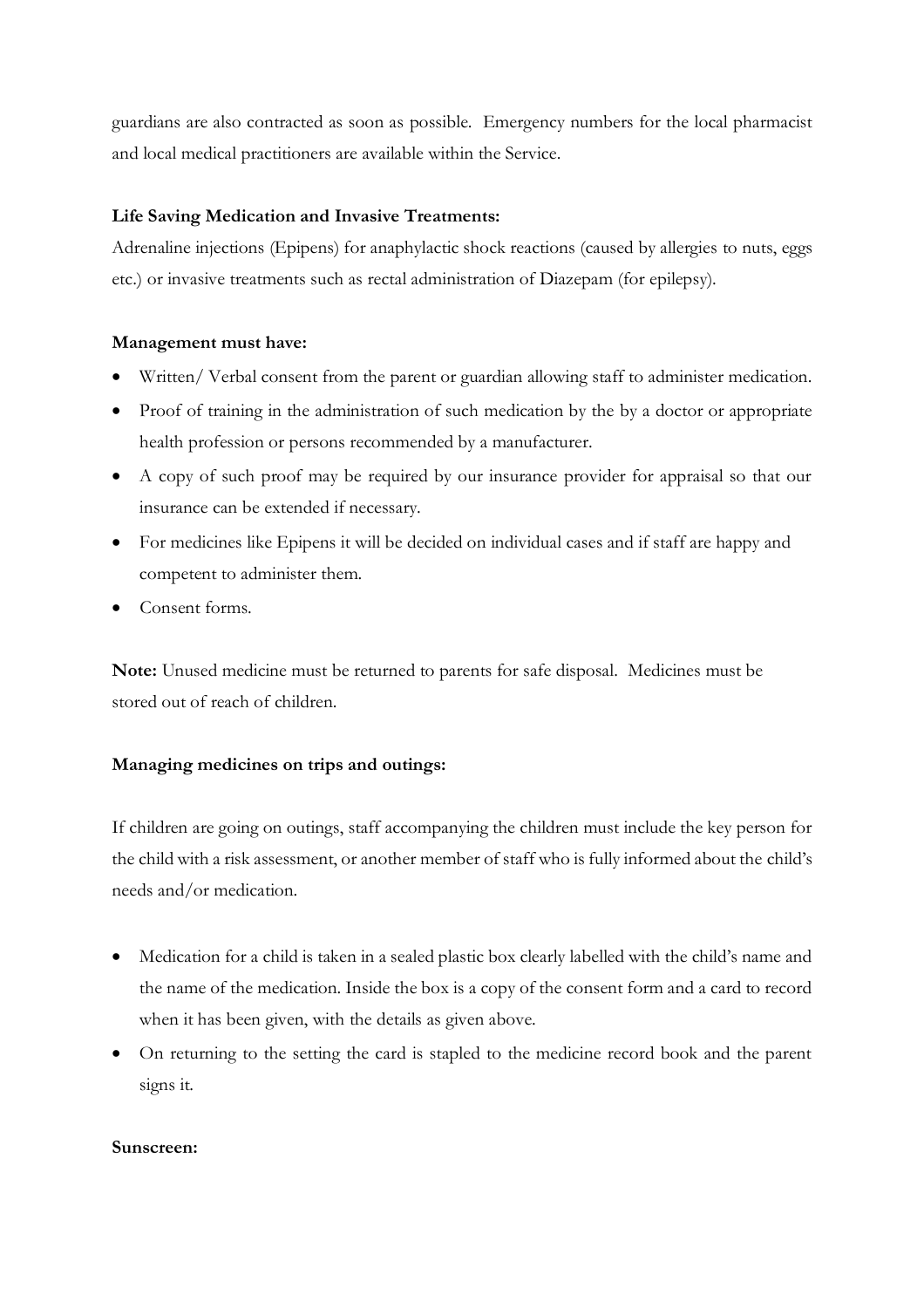- We will send letters home asking for parents/guardians to apply sun cream to their child before bringing them to school each morning.
- We will also ask parents/guardians for permission for staff to apply sun cream onto their child when appropriate.
- Parents "must" supply sun cream in the original bottle. It should be individually labelled with child's name and we store it in a press out of reach not in the child's bag.

## **All records kept by the service are kept secure and confidential. Children's medical records are kept for a period of two years.**

### **Medication Errors:**

All medication errors will be recorded, and we will seek medical advice immediately. This includes medication is given to wrong child; wrong route; wrong dosage; wrong time; omitted to be given as scheduled. We will contact the GP, Pharmacist or other emergency service, depending on the error. Parents/guardians will be informed immediately.

**Important Note:** If parents cannot be reached, the emergency contact persons (as identified on the Child Registration Form) will be contacted.

#### **Where a Child Suffers an Allergic Reaction to Medication Administered in the Service:**

The length of time for an allergic reaction varies from person to person. Some people may react right away, while others might take the drug several times before they have an allergic reaction. Most of the time symptoms will appear between 1-2 hours after taking the drug unless someone has a more rare, delayed type reaction. Symptoms of these less common drug allergies include fever, blistering of the skin, and occasionally joint pain.

Symptoms from a drug allergy can be like other allergic reactions and can include hives or skin rash, itching, wheezing, light headedness or dizziness, vomiting and even anaphylaxis. A combination of these symptoms makes it much more likely that it is an allergy than nausea and vomiting on their own, which are common side effects of medications.

Where the Service suspects that a child has suffered an allergic reaction to medication administered, the parents/guardians will always be notified as soon as is practically possible by telephone.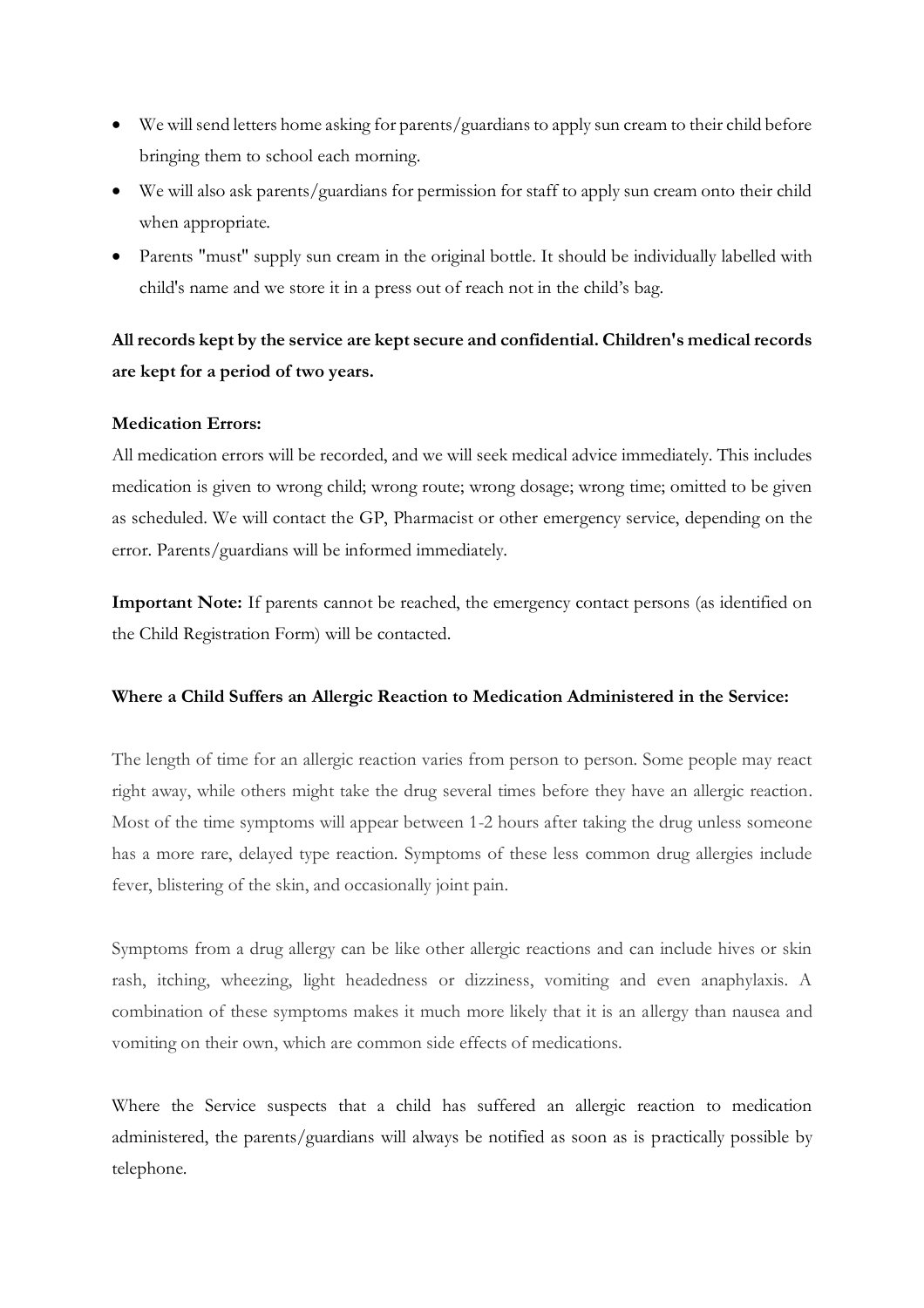The Service will ensure that the emergency services are contacted as soon as is practically possible.

Emergency numbers for the local pharmacist and local medical practitioners are available within the Service.

Where it is necessary to contact the emergency services to bring a child to hospital, a member of staff will escort the child if the parent or guardian is unavailable. The staff member will remain with the child until the parent or guardian arrives at the hospital.

**If advice is needed contact:**

**GP: Cambridge Clinic, GP Medical Practice, Belgrave Rd. Rathmines Tel: 01 497 3917**

avril Laupligh **Signed:** 

**Date: Nov. 12th 2019 Name: Avril Lamplugh Name of Person Approving Policy**